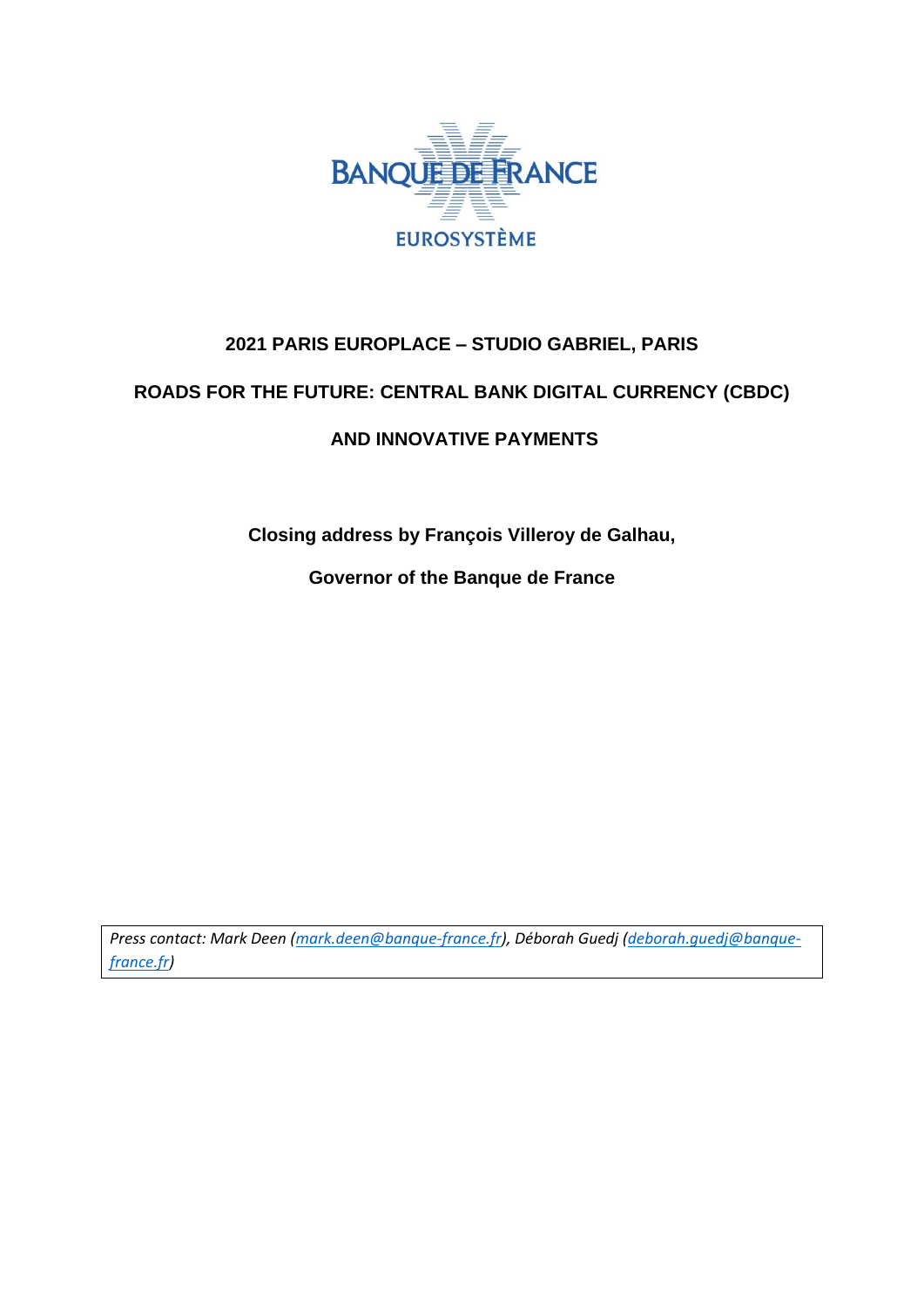Ladies and Gentlemen,

It is a pleasure to be with you today streamed live from Studio Gabriel. I would like to extend my warmest thanks to Paris Europlace for having maintained through the crisis this fruitful dialogue with all stakeholders. Before turning to my main point today, I want to stress the resilience of our French financial institutions, which have played a decisive role in helping our economy weather the crisis. It was popular a year ago to predict a financial apocalypse, and certain Europeans, prone to self-flagellation, are still doing so today, whereas the Americans are more self-confident. The reality speaks for itself: French banks' CET1 was higher at the end of the first quarter of 2021 (15%) than it was before the crisis; their profitability, however still insufficient, has improved sharply in this Q1; in general, French banks are in no way underprovisioned. France and Europe are not facing a "tsunami of bankruptcies", and should, on the contrary, see a strong recovery: cumulative growth of more than 10% over 2021 and 2022. So we need to remain vigilant, but let's stop scaring ourselves. This roughly reassuring situation is in no way a call for complacency and status quo. The Covid-19 crisis is acting as an accelerator for the major structural challenges banks and insurers are facing. These challenges are also putting creative pressure on central banks and supervisors. And I will elaborate today on how to catalyse our efforts together on one "road for the future" towards innovative payments and CBDC.

### **I. CBDC and innovative payments: next steps ahead**

Once regarded as the "plumbing" behind the financial system, attitudes to a CBDC and to payments in general have dramatically changed over the past 18 months; and these issues are now at the top of the central banking agenda. As is often the case with major innovations, reactions to the idea of a CBDC are very mixed.

Let me start by clarifying one major point: **no decision has been taken at this stage on whether or not to create a digital euro**. And before any such decision is made, rest assured that all necessary analysis will be properly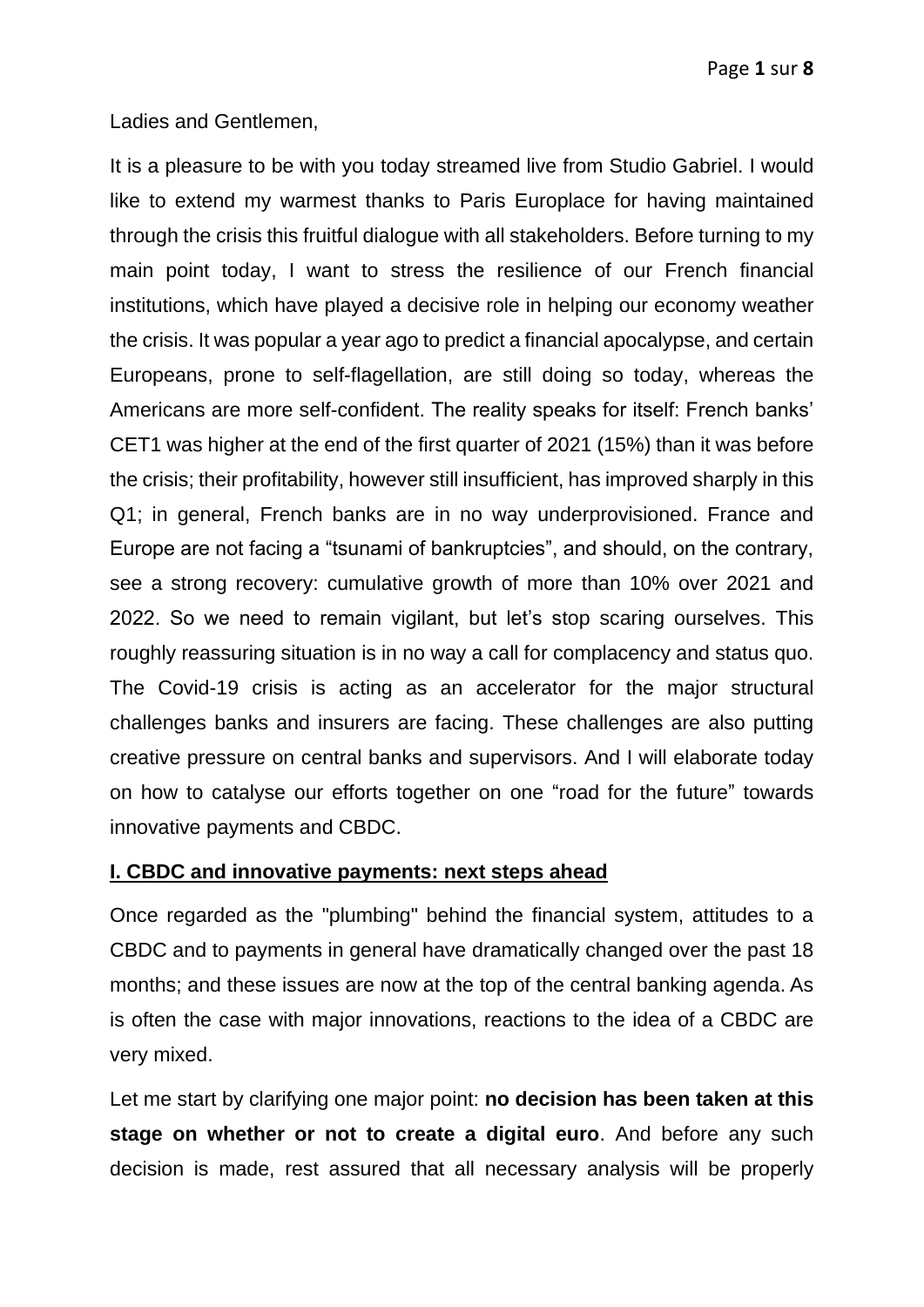conducted. It is with this mindset, intent on **supporting innovation but within a framework of trust**, that the Banque de France has been leading the way on a possible CBDC over the last two years. And the time has come to share with you some of the main learnings regarding three basic questions: why, how and when.

## *1 / Why: incorporating digital innovations is an imperative*



I shall sum up some very strong trends as a "triangle of risks":

First, on retail payments, over the last 18 months, cash has accelerated its decline while the share of dematerialised payments has increased twice as fast as before the crisis, from 51 % in 2019 to 70 % in the first half of 2021. There is also a strong shift towards the tokenisation of financial assets. This dual trend could lead to the **marginalisation of the use of central bank money**, be it in the form of banknotes or in settlement systems. We, as a central bank shall never abandon cash; but this commitment cannot be our sole response to technological change. Second, the emergence of BigTechs and new settlement assets (crypto-assets and stablecoins) could threaten **our monetary sovereignty** and our mandate to safeguard financial stability. Third and final factor, the progress made by extra-European CBDCs and notably by the digital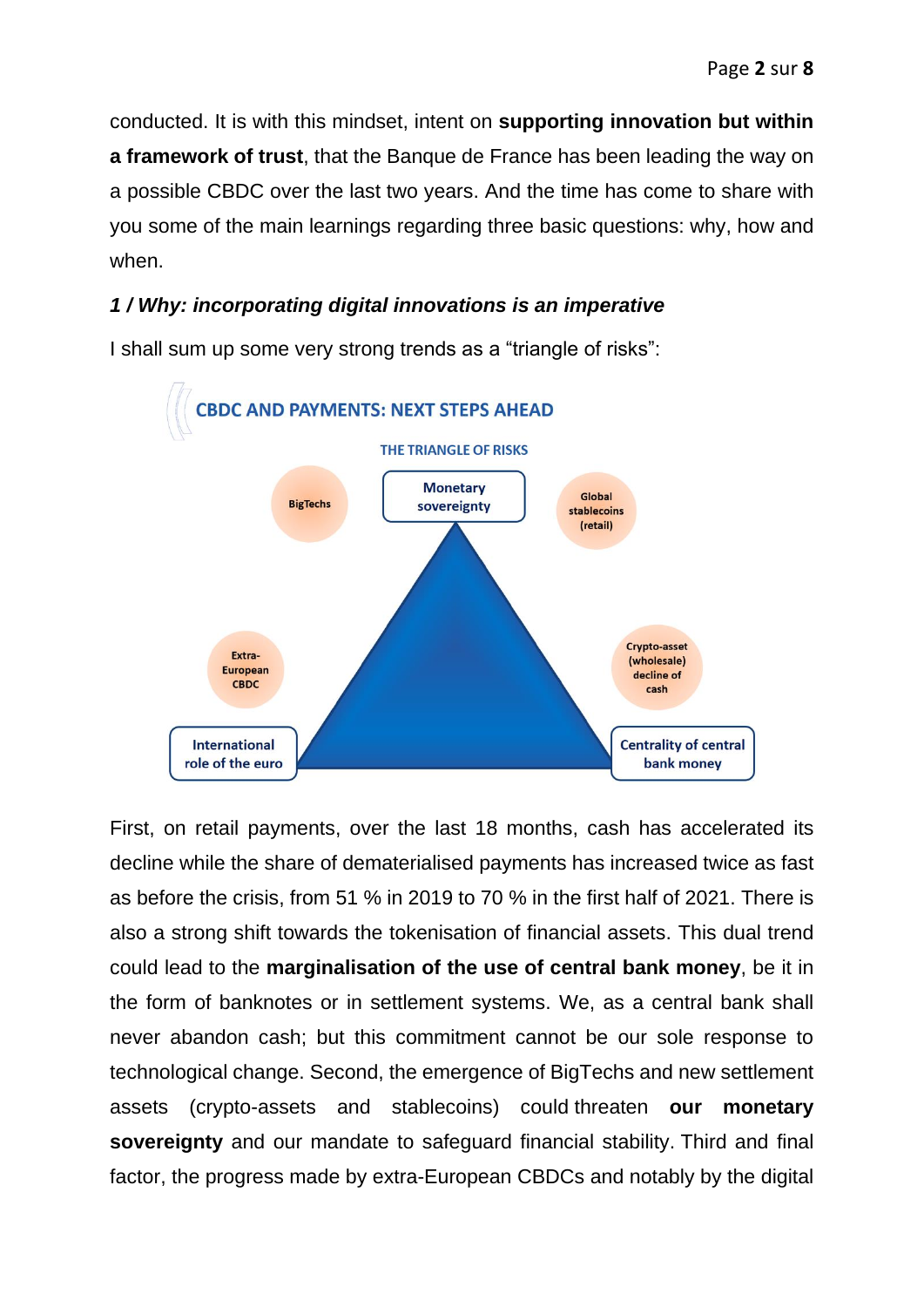yuan, already accessible in the major Chinese cities. The risk is clearly that Europe will lose momentum not just in its drive to strengthen **the international role of the euro**, but even in preserving it. The challenge here is also a geopolitical concern.

# *2/ How: reasserting the anchoring role of central bank money thanks to a holistic approach*

Faced with these challenges, we want to be proactive and move forward in partnership with commercial banks. Let me stress this point: **a CBDC would be created with banks, not against them nor in spite of them.** I could go even further: in the digital universe, a CBDC can help to preserve the complementarity between central bank money and commercial bank money. Failing this, commercial banks will face a difficult challenge competing with the BigTechs and their unrivalled resources and network effects, and with private stablecoins. With that in mind, let me now turn to the triangle of actions:



The first action in response to the risks posed by private stablecoins is of course regulatory. Our main challenge is to **avoid regulatory arbitrage**, where players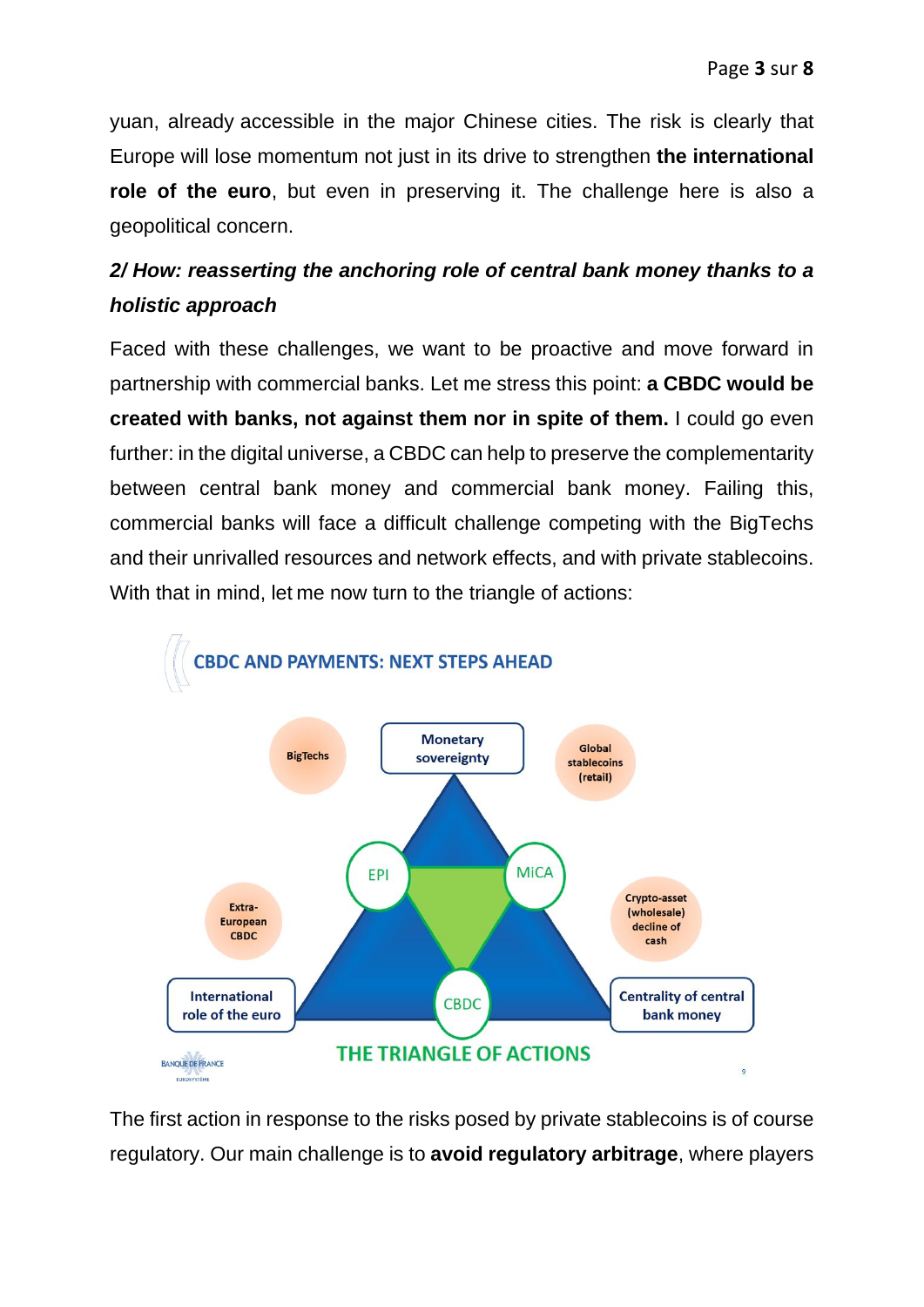relocate to other jurisdictions to circumvent regulations. We must ensure that all countries apply strict regulations regarding crypto-assets, and that no stablecoin arrangement enters into operation without having fully met the regulatory expectations. The European Union has been a pioneer in this field, putting forward last September a proposal for a Markets in Crypto-Assets regulation (also known as MiCA). I sincerely hope the EU shall adopt this first harmonised regulatory framework in the coming months. If it modifies the Commission's proposal, it should only be to strengthen it. Crypto-asset issuers and entities providing additional services, such as transfer or custody, will in particular have to provide a predictable redemption right in sovereign currency for asset holders. They will also be subject to uniform requirements across the EU and act under the watch of supervisory authorities, from whom they will have to obtain prior authorisation. At international level, there should be an efficient cooperative framework adapted to the diversity of risks and challenges raised by stablecoins.

The second action is to foster the major private project to create a unified, innovative and autonomous European solution, the European Payments Initiative (EPI). The Eurosystem has supported it right from the start. Concretely, EPI will provide citizens with an innovative and competitive European payment solution, as an alternative to the dominant and extra-European players already established in Europe or the Bigtechs in the future. EPI will be a company based within the EU, controlled by European authorities: we will thus have greater control over its risks, its economic model for meeting European consumers' needs, and how it uses its data. Let me pay tribute to those who are driving the EPI project, and encourage them to implement it as quickly as possible. We need to speed up Autumn 2021's "go/no go" decision stage and the governing bodies also have to be put in place as soon as possible to help EPI deploy on a pan-European scale. Public authorities are and will remain completely committed in their support: the European Commission, in order to validate the economic model; ministers in the different countries – starting with France and Germany. We as Eurosystem are committed to providing the underlying settlement infrastructures, including TIPS, which is a powerful European asset.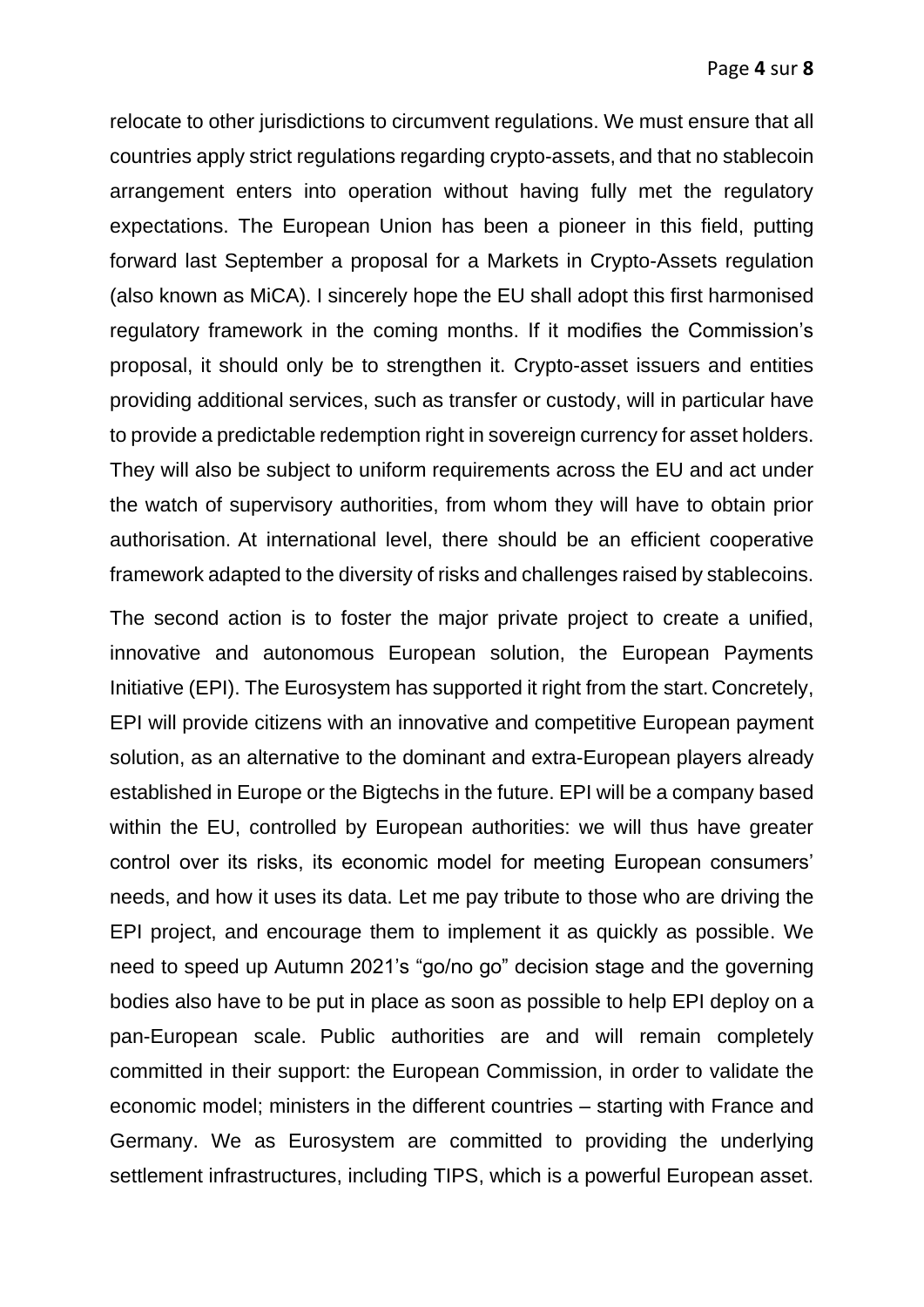And EPI will be most welcome to participate in the front-end prototype of CBDC. **But I must stress the urgency here: we don't have much time left, one or** 

**two years. Everybody is talking about a CBDC; but first, and much earlier, we need to regulate crypto-assets, and then implement EPI.**

The third and final action: be ready to **launch a general purpose CBDC**, which means for the public and for the financial sector, to reassert the anchoring role of central bank money in case of need. Let me insist on the **dual** purpose: public attention is naturally focused on a retail digital currency, for individuals and firms. But a "wholesale" or "interbank" form is also important, particularly as the use cases are already even more obvious, and because this interbank money will be vital for cross-border transactions. The next investigation phase and technological prototypes selected by the Eurosystem will, in my view, need to cover both these functions, separately or together.

The results of the ECB's public consultation, published mid-April, show that European citizens regard two aspects as particularly important: privacy and security. Therefore, the **retail CBDC** would be made available to citizens as an easy-to-use, secure and accessible payment instrument, that protects user privacy and can be used for all types of payment. **How would it be distributed?** We want to develop a model where CBDC is distributed by intermediaries, to allow private players, first and foremost the banking sector, to keep a key role. Let me be clear on this: it is not the Banque de France's or any Central Bank's role to open bank accounts! We closed the last ones almost 20 years ago. Client relationships will remain the preserve of private players, to which central banks will provide the central bank money. There are also fears that CBDC accounts will "drain" commercial deposits and dry up bank liquidity. No: as I see it, they will offer no greater advantage in terms of remuneration, and there will have to be a limited amount that can be held in them. In addition, the ECB has shown that it is more than capable of safeguarding bank liquidity… If the CBDC is going to replace any liquid financial assets, then it is more likely to be banknotes in the long run and crypto-assets. In short, the scenario of a CBDC causing massive bank disintermediation is more a finance-fiction fantasy than a serious analysis.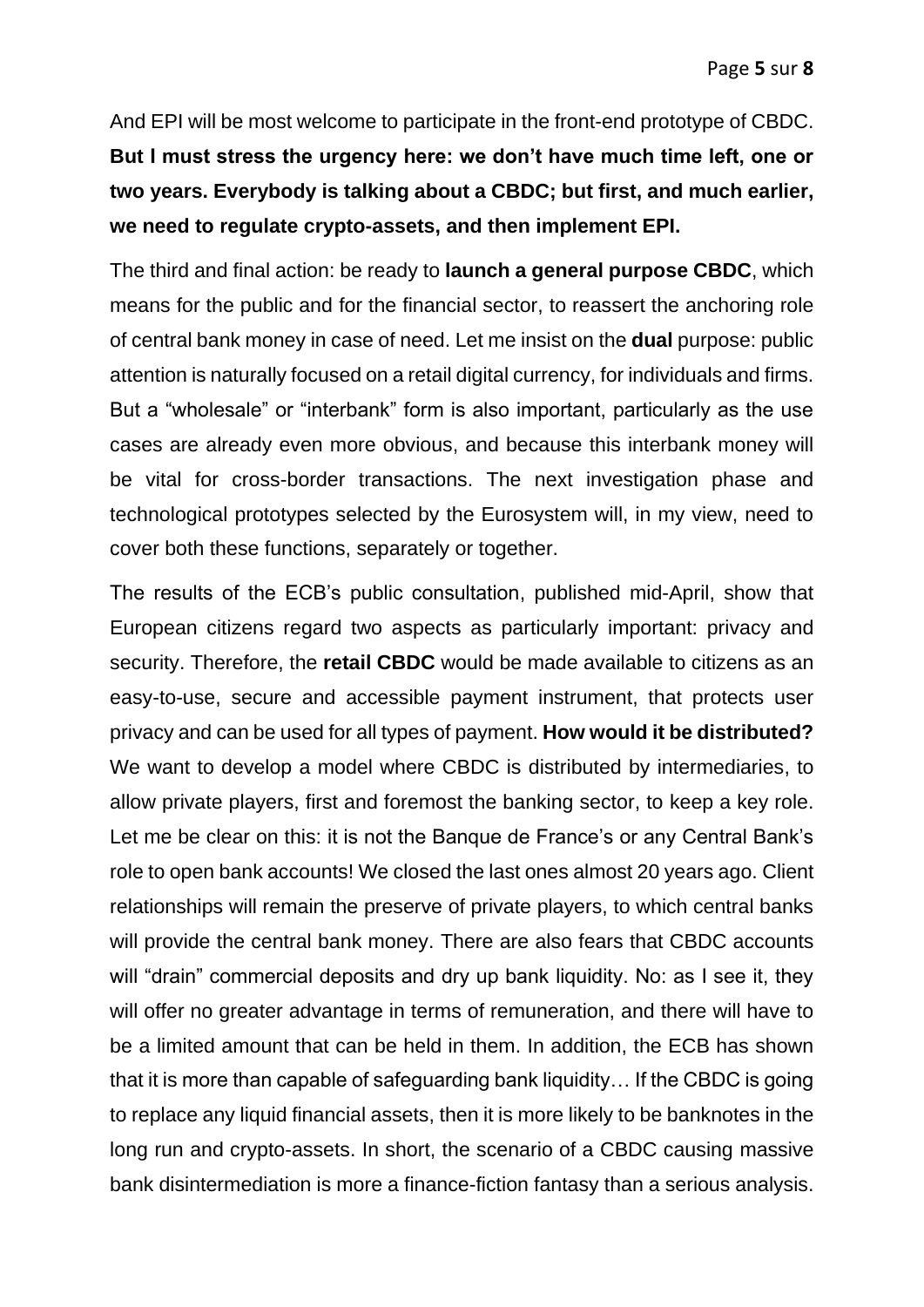The **"interbank" or "wholesale" CBDC** would enable the efficient and secure settlement of transactions. We, as Banque de France, have already completed five experiments and will carry out four more by the end of this year, with private and public actors alike. We will publish through the summer a comprehensive stocktaking. Let me already stress three major lessons we learnt:

- Two experiments one that was carried out with the EIB and SG Forge<sup>i</sup> and another that was carried out with Euroclear/Agence France Trésor,<sup>ii</sup> have proved that tokenised central bank money helps settling financial securities **more efficiently and rapidly** (instantaneously, compared with D+2 currently). It generates savings in liquidity and capital, which in turn **lowers costs**. New technologies could allow operations all year round and 24/7, and reduce the number of intermediaries involved.
- A CBDC can also **facilitate cross-border payments** thanks to the use of distributed ledger technology and the interoperability of CBDC systems in different jurisdictions. We have this year joined forces with the SNB, the BIS innovation hub and a private sector consortium led by Accenture, within a project named JURA<sup>iii</sup>, which would allow the use of Swiss franc and euro CBDCs on a DLT platform. We are also working with the Monetary Authority of Singapore to test cross-currency payments with CBDCs.
- Existing market infrastructures (like T2S) and players, and future systems based on distributed ledger technology will need to be **interoperable**. Decentralised finance is still not mature enough to handle large volumes of transactions, and therefore will not replace conventional systems from one day to another: centralised and decentralised systems will have to coexist securely and efficiently. This is the purpose of two experiments that we recently completed respectively with SEBA Bank,<sup>iv</sup> for the settlement of listed securities, and with Euroclear/Agence France Trésor on a collateral operation involving a French OAT.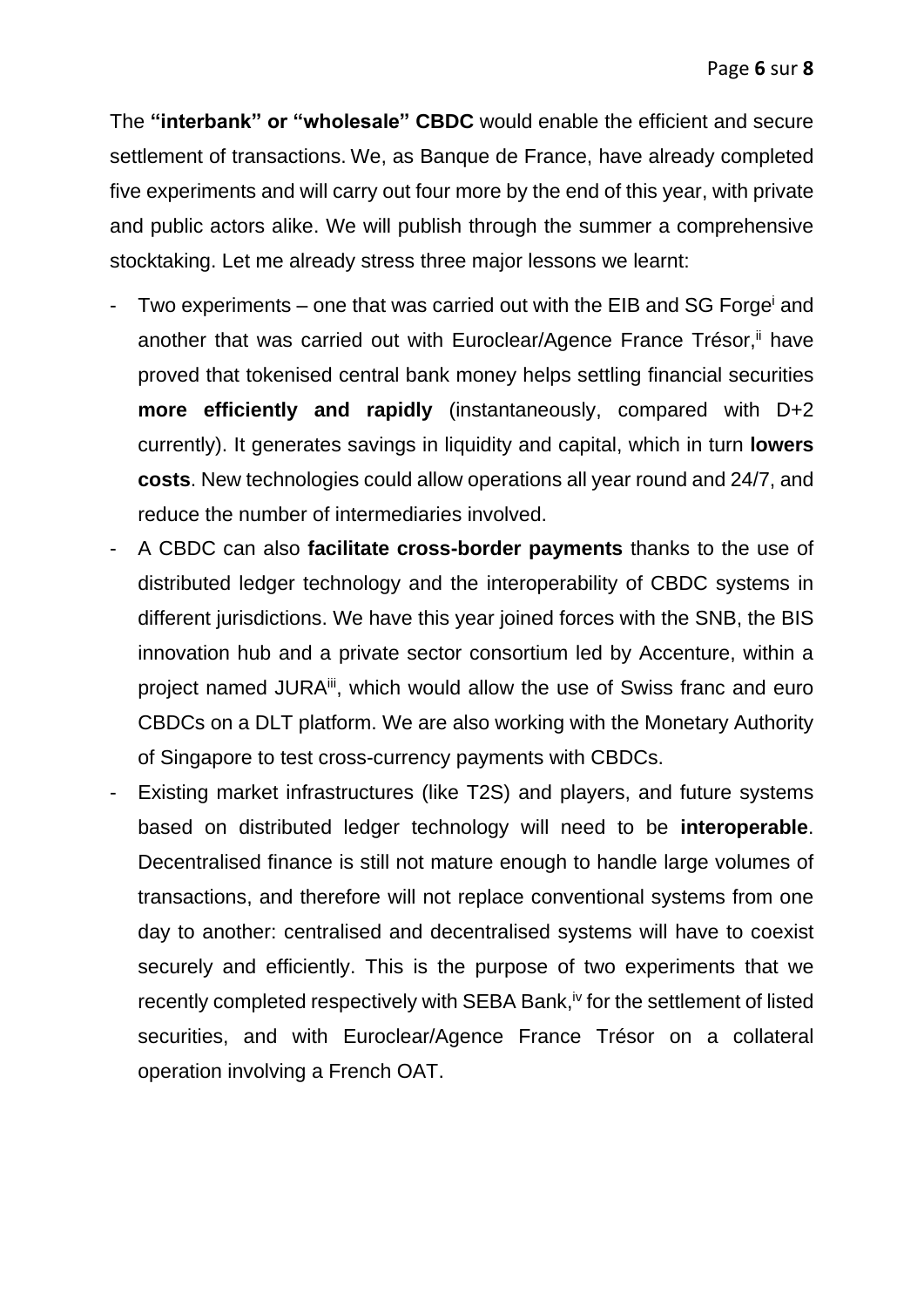### *3/ When: getting ready to introduce a CBDC rapidly if necessary*

We therefore need to prepare ourselves, without hesitation, to introduce a CBDC rapidly if necessary:



Next July, the Governing Council could give the green light to launch an investigation phase, which could begin in the autumn and last until 2023. At that date, the Governing Council will decide on whether to launch a digital euro. We will then need a few years of serious preparatory work to turn an e-euro into reality.

\*

Let me say it again: on both digital currency and payments, we in Europe must be ready to move as quickly as needed or risk an erosion of our monetary sovereignty – something we cannot tolerate. European citizens must have access durably to effective and independent means of exchange. Recent experience in another field shows that we can do it. Six years ago, there was almost no climate policy among central bankers. Today it has become an important topic with concrete technical advances. I could have spoken of another "road for the future": green finance. Here also, France and Europe have a strong initial advantage: Paris is home to the global secretariat of the NGFS with about 100 members now; its financial centre participants are ahead in their disclosure of and commitments regarding climate-related risks; France is the